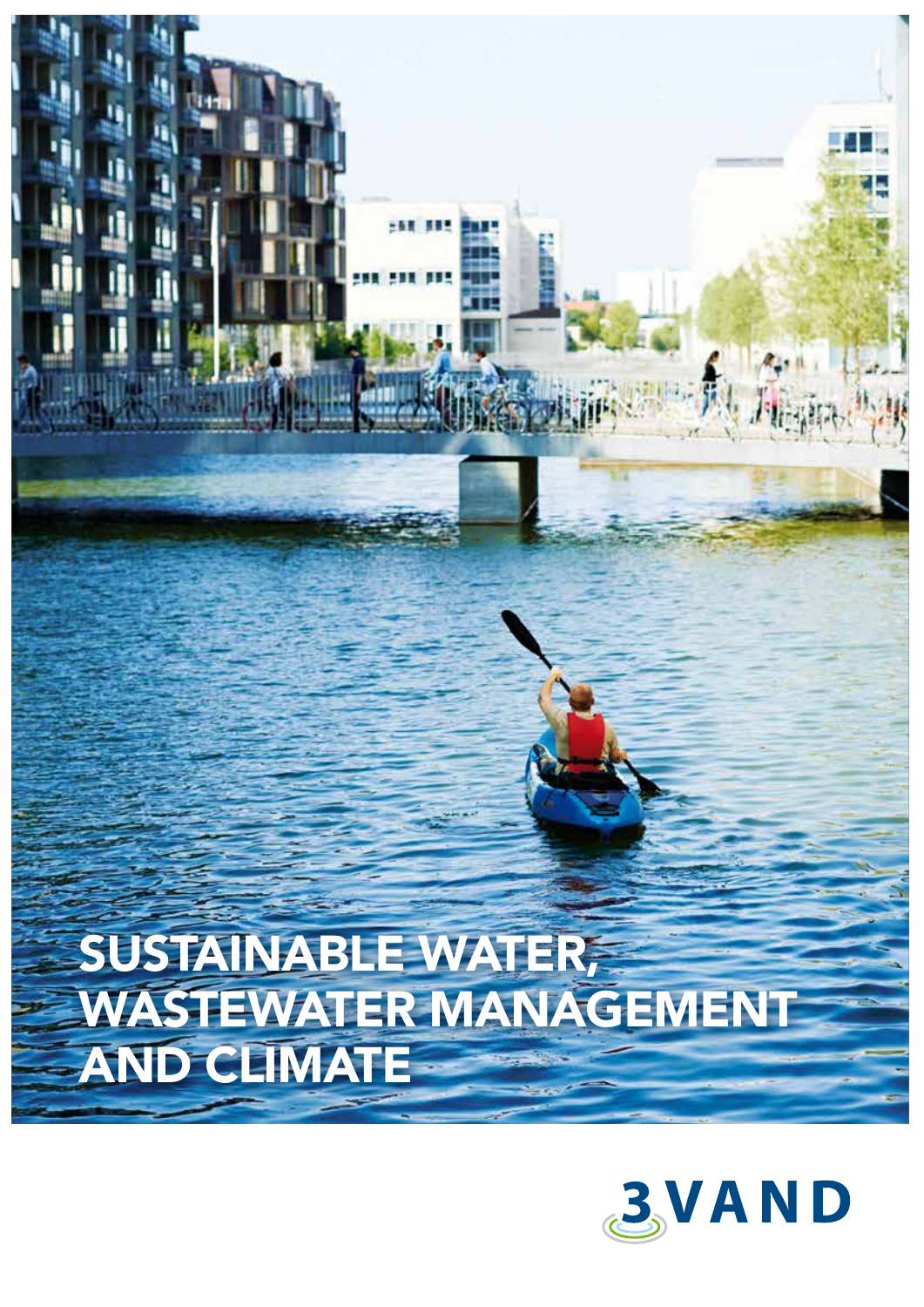



I BIO-RETENTION SYSTEM FOR SURFACE RUN-OFF AT LANGELINIE, ODENSE – PHOTO BY VSC DENMARK



WATER ACTIVITY IN AARHUS HARBOR – PHOTO BY VISIT AARHUS



– PHOTO BY HVIIDPHOTOGRAPHY

# 3VAND - FACTS AND FIGURES

The Danish water sector is undergoing change, and companies and authorities in the Danish water sector are experiencing new and portentous challenges. This is the basis upon which we have entered into strategic cooperation under the name 3VAND. 3VAND includes the water utilities HOFOR (Greater Copenhagen Utility), BIOFOS, Aarhus Vand and VCS Denmark. These water utilities are located in the three largest urban areas in Denmark – Copenhagen, Aarhus and Odense, and together we provide water-related services to 2 million Danes.

### 3VAND – a clear vision

- We create the best possible framework for our work. We work actively towards sustainable regulation for the operation of water utilities, continued prioritisation of the environment, risk management, improved services and prices as key evaluation points.
- We focus on customer needs and provide high quality services that are affordable and sustainable.
- We contribute to value creation in society through safe drinking water and sanitation, clean beach waters, climate adaptation and climate mitigation.
- We are the water utilities of the future and front-runners in innovation and technological development.
- We believe in sharing knowledge, new information and inspiration.

#### Facts about 3VAND:

- We provide water services to 2 million people
- Combined turnover: more than EUR 900 million/year
- Total fixed assets: EUR 6 billion
- Investments: EUR 400 million/year
- More than 1,800 employees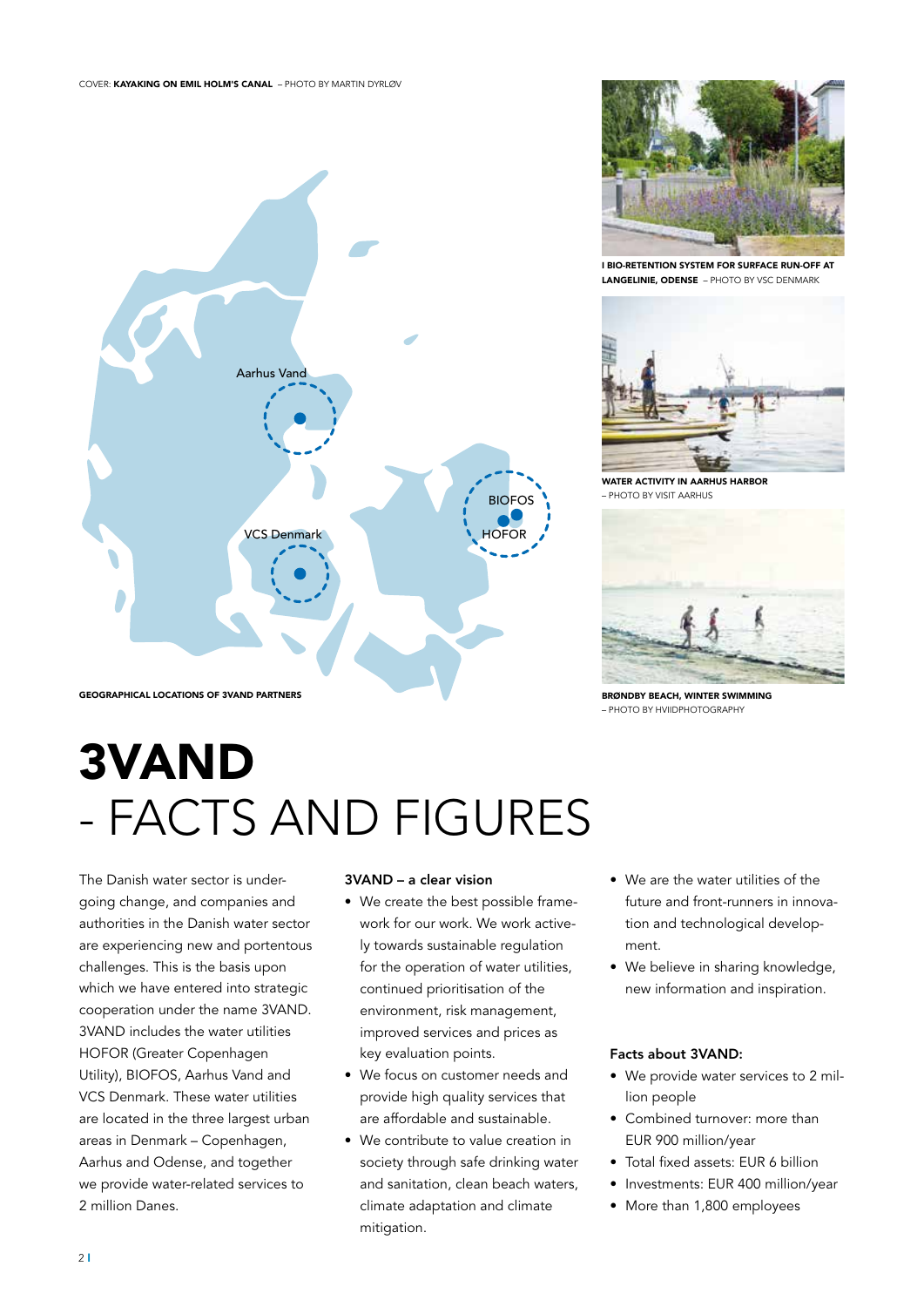# ABOUT 3VAND

3VAND is the result of close cooperation between four of the largest utility companies in Denmark, located in the three largest cities – Copenhagen, Aarhus and Odense. The four utilities provide a broad range of water-related services, including: abstraction and distribution of drinking water, treatment of wastewater, groundwater protection and solutions for climate adaptation.

The environment ranks at the top of the political agenda in Denmark, and we maintain a strong focus on sustainability from a broad perspective - including supporting the Sustainable Development Goals of the United Nations. 3VAND is leading the way in the efforts to develop sustainable towns and cities. We work closely together with local authorities, and with national and international research institutes, universities, private companies and environmental organisations. We have been working consistently on sustainability in the water and wastewater sectors for the past 30 years, and with climate changes in particular (adaptation and mitigation) for the past 20 years. We think long term, taking into account both the environment and security of our drinking water supply. We think in terms of development and innovation to ensure that new technologies are tested and implemented to benefit society and the environment as quickly as possible. We want a sustainable future for the next generations, and it is essential that we develop sustainable solutions for our towns and cities.

3VAND would like to share our knowledge and knowhow with the world, and to engage in dialogue with others that may lead to new knowledge and inspiration. In this brochure, 3VAND has chosen five main categories, all indicative of how we work with sustainability both short and long term – these are key areas in which we may contribute with our experience and expertise:

- Clean drinking water
- Circular economy in utilities
- Climate change mitigation
- Climate change adaptation
- Water-based recreational areas in cities
- Automation in urban water management

#### **KAYAKING ON EMIL HOLM'S CANAL** – PHOTO BY MARTIN DYRLØV **THE GLOBAL GOALS OF UNITABLY THE GLOBAL GOALS OF UN**



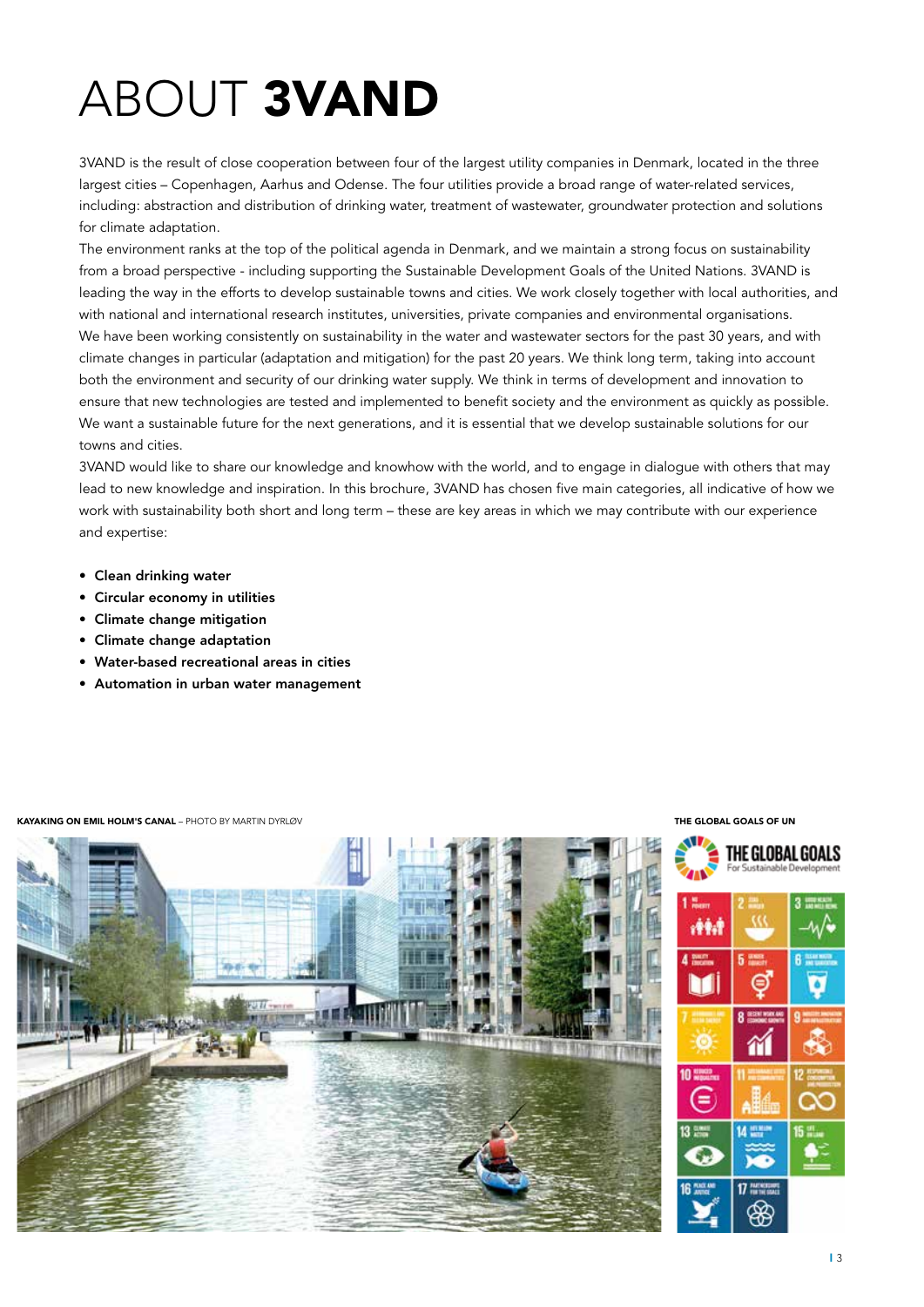- TRUELSBJERG WATERWORKS sets new technological, architectural and operational standards
- DALUM WATERWORKS intelligent well-field modelling tool
- MARBJERG WATERWORKS a fully automated plant

# CLEAN DRINKING WATER

Globally, water scarcity, changing demographics and operational efficiency are top priorities for the water sector, and the existing challenges are amplified by the unpredictability of climate changes.

The need for sustainable water management is incontrovertible - and Denmark is well ahead in making use of the opportunities arising from data-driven insights into our

investments, infrastructure and daily operations. One of the most significant results generated from data-driven investments and operations is the gradual reduction of non-revenue water in the 3VAND utilities to currently levelling out at only 6 %.

We are also focused on reducing our energy consumption. In Copenhagen, the energy consumption for supplying one



TRUELSBJERG WATERWORKS IN AARHUS – PHOTO BY OLE HARTMANN SCHMIDT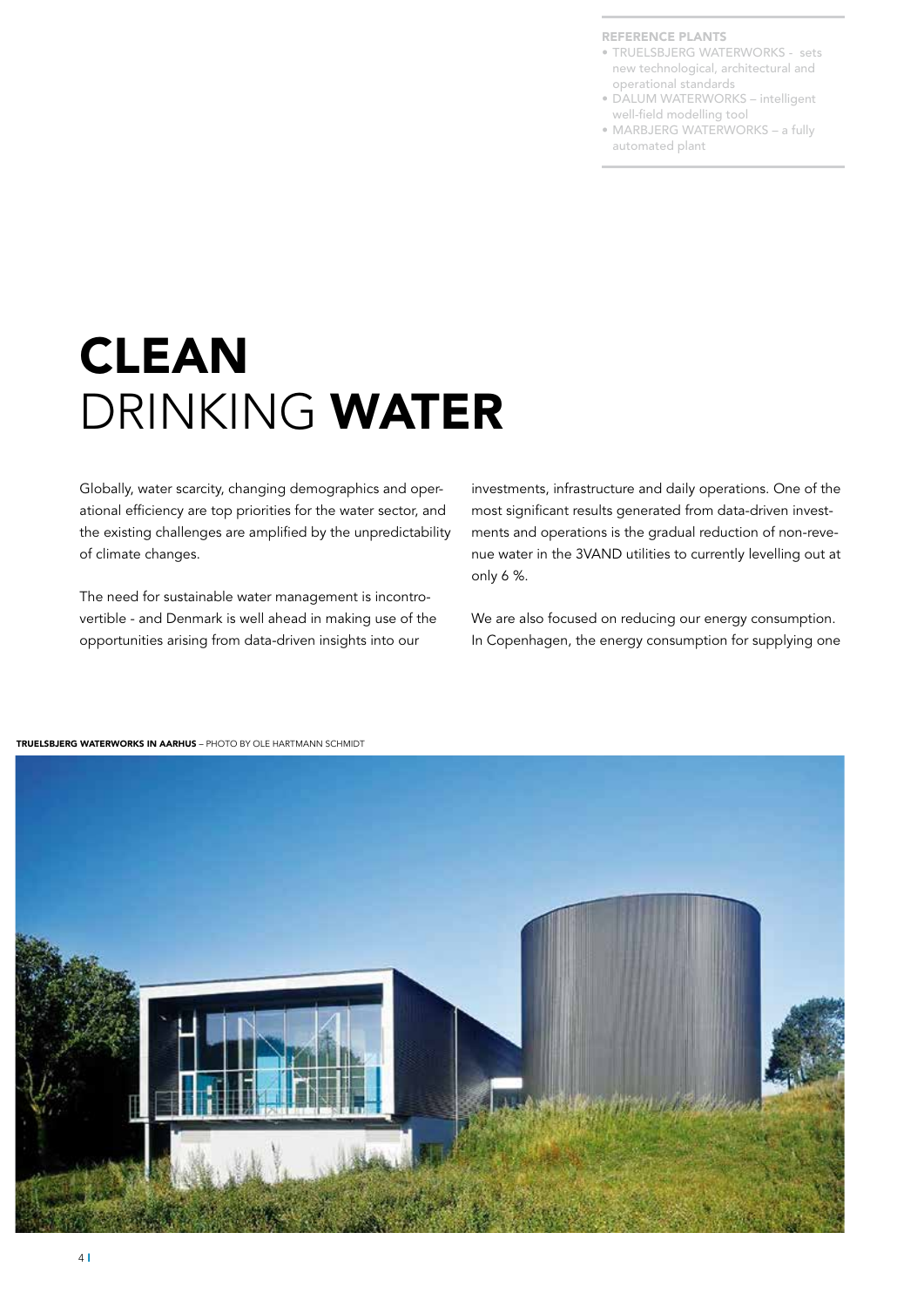

INTERIOR AT THE MARBJERG WATERWORKS – PHOTO BY MARTIN DYRLØV

cubic metre of tap water has consistently been 0.3 kWh – one of the lowest consumption ratios for a capital city anywhere in the world.

In Denmark, the average water consumption per capita has been reduced to about 100 litres per day. The main contributing factors to the reduction in the general consumption of drinking water include: individual metering; a water price policy encouraging water conservation; water saving campaigns targeting consumers etc.

Danish utilities use groundwater as their source for drinking water. This is a clean and available resource – but ground water abstraction entails challenges of its own. As large water utilities, we are all involved in projects that protect primary catchment areas - and the hydrological cycle - from the impacts of human activities.

## OUR SOLUTIONS

#### Low NRW

Water loss (non-revenue water) is at a steady 6 %, due to improved pressure control in the distribution system; dividing the distribution network into districts (separately metered zones); monitoring and operating the network via SCADA systems; a systematic use of leakage detection programs and internal policies for prompt intervention and response to bursts. Furthermore, the distribution network is continuously renewed based on long-term renovation strategies.

to design and operate our well fields. The software automates and optimises operations and is fully compatible with all types of SCADA systems controlling operations-based processes. The tool is simply integrated as an add-on in the existing SCADA system.

All pump installations are designed and operated to optimise energy efficiency.

### Clean water

Waterworks operate as completely closed systems with no uncontrolled access to the water.

on groundwater. This means that we do not need to use disinfectants such as chlorine – and this ensures a high degree of chemical purity and improves the taste of our tap water.

Considerable investments are made to protect the catchment areas of the well-fields, especially vulnerable and critical locations. The means to obtain groundwater protection include afforestation and compensation schemes for farmers who are encouraged to refrain from using pesticides.

#### Low energy consumption

We use a well-field modelling tool

Our drinking water supply is based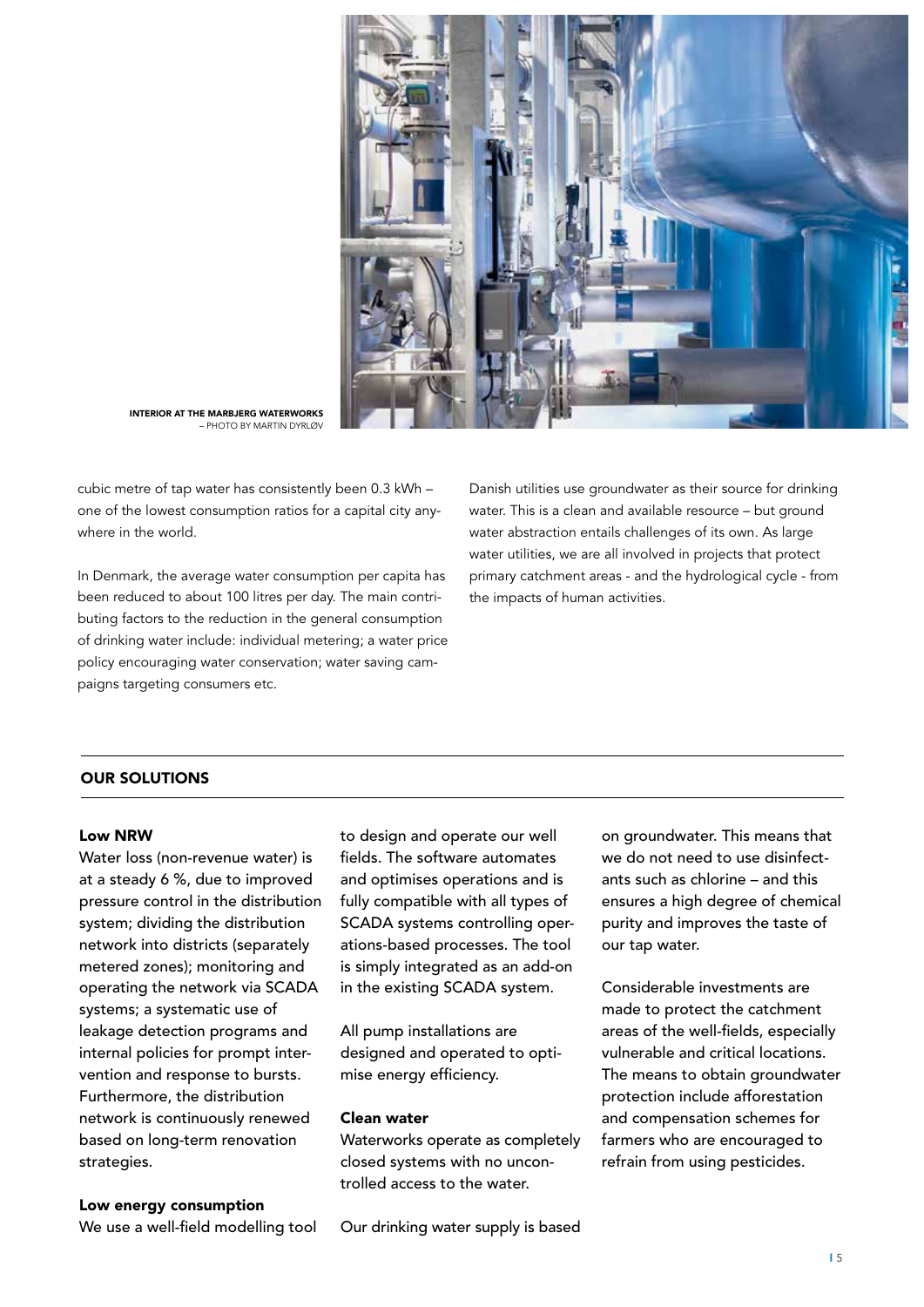# CIRCULAR ECONOMY IN UTILITIES

The objective of a circular economy is to improve both the environment and the economy of activities by retaining and recovering all valuable resources in circulation. Planet Earth has limited resources, and we have reached the point at which recycling of valuable resources is of paramount importance, if we wish to maintain a balanced environment while also maintaining sustainable economies. This is reality for all national and corporate economies – including the utilities.

3VAND is dedicated to finding ways to recover the valuable components in the residuals from water production and wastewater treatment.

At our wastewater treatment plants, we are already net producers of energy – and, what is worth noticing is that the energy that we produce is CO<sub>2</sub> neutral. From the wastewater we recover nutrients that can be used as fertilisers in agriculture – including, most prominently, phosphorous, an essential component in produce farming.

PRODUCTION OF BIOGAS AT BIOFOS WATERWATER TREATMENT PLANT "LYNETTEN" – PHOTO BY HVIIDPHOTOGRAPHY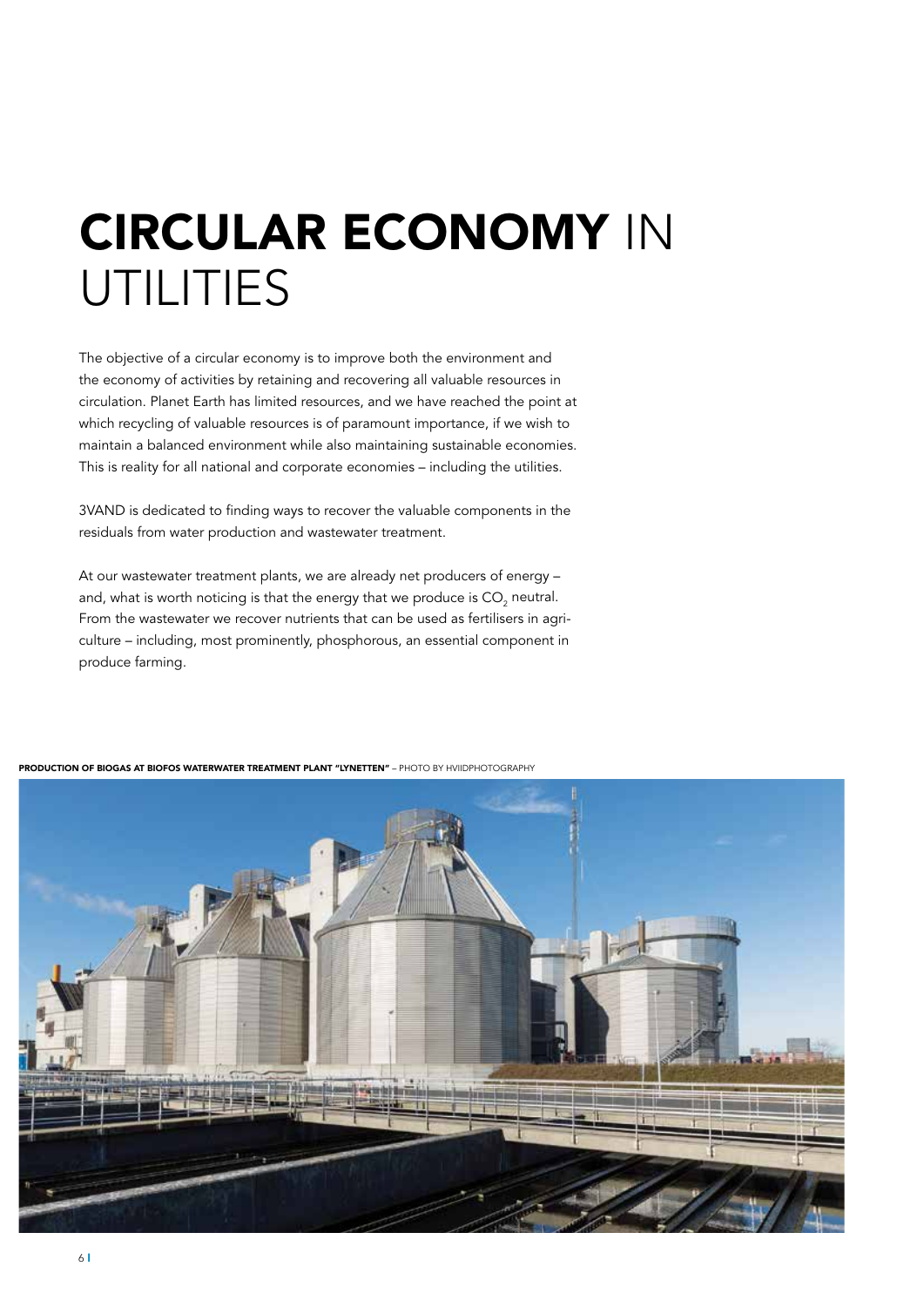- ÅBY WWTP turns wastewater into valuable fertiliser, "PhosphorCare"
- EJBY MØLLE WWTP net-positive energy production
- BRØNDBY WATERWORKS first central drinking water softening plant in Denmark
- BIOFOS WWTP LYNETTEN surplus on the energy balance as a result of biorefinery



PRODUCTION OF PHOSPHORCARE AT AARHUS VAND WATERWATER TREATMENT PLANT "ÅBY" – PHOTO BY OLE HARTMANN SCHMIDT



# OUR SOLUTIONS

# Residuals recovery

We actively work on making use of residuals from the treatment of wastewater. We develop and implement new technologies for recovery of nutrients, e.g. phosphates from sludge ash, and by recovering phosphates in the form of struvite from wastewater. Ash from the incineration of sludge is currently reused in the construction industries.

Softening of drinking water is beneficial both to the environment and the economy. In Copenhagen, precipitation of calcium that is formed into pellets is used to produce soil improver.

### Energy production

We produce biogas from the organic matter in our wastewater treatment plants – and are able to successfully convert waste into green energy.

DISTRICT HEATING AT BIOFOS WASTEWATER TREATMENT PLANT "LYNETTEN" – PHOTO BY HVIIDPHOTOGRAPHY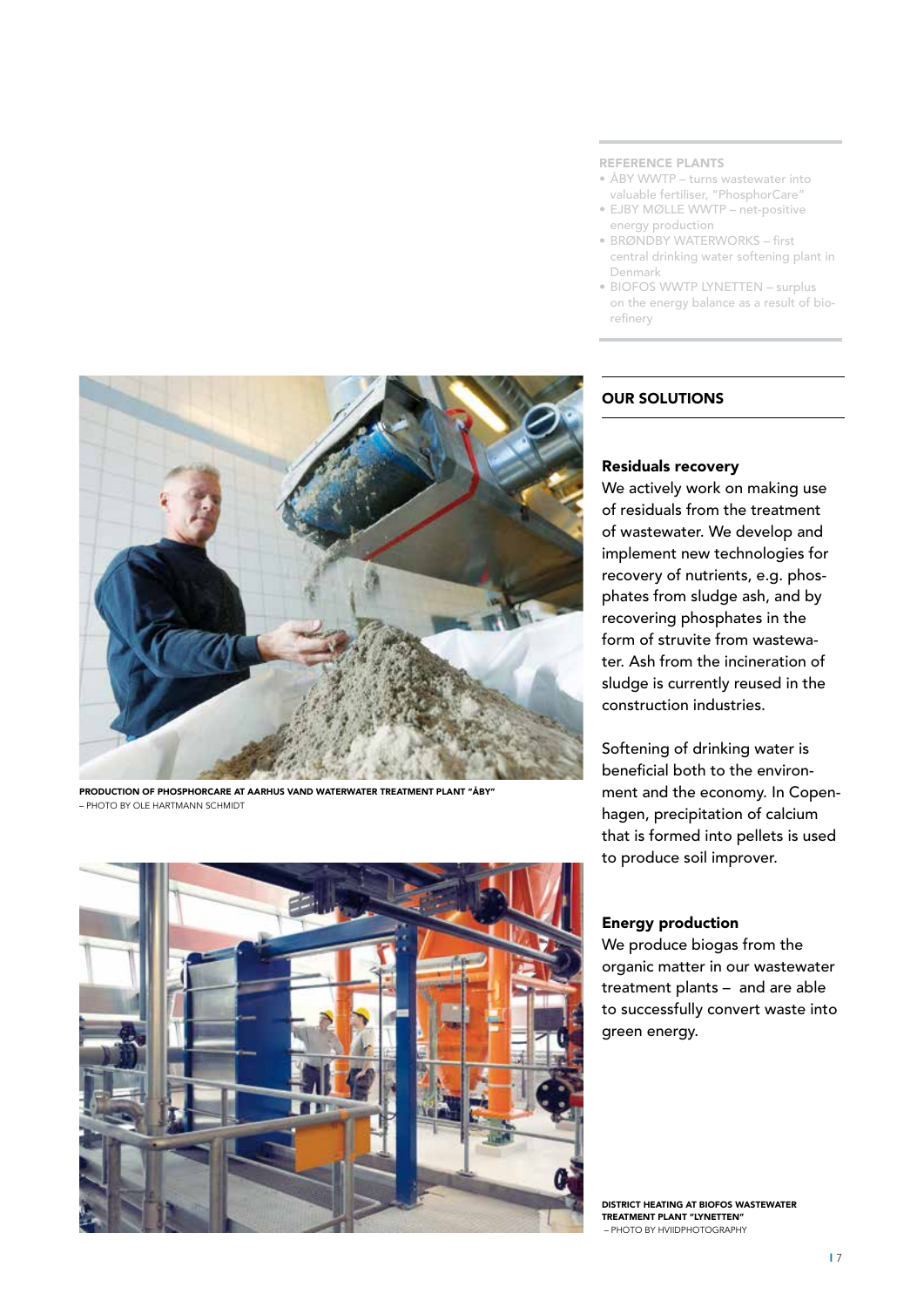

**PANELS AT WATERWORKS –** PHOTO BY VCS DENMARK



**AFFORESTATION FOR PROTECTION OF GROUND WATER – PHOTO BY OLE HARTMANN SCHMIDT** 

- MARSELISBORG WWTP a bio-refinery with energy production
- EJBY MØLLE WWTP using new sensors to reduce emissions
- BIOFOS WWTP emission reductions resulting from sludge incineration and bio-refinery

# CLIMATE CHANGE MITIGATION

Climate change caused by CO<sub>2</sub> emissions above a sustainable level pose a very real threat to the world. Only a few years ago, wastewater treatment was part of the energy consuming statistics. Today we actively contribute as net energy producers of green energy and are actively participating in reducing the  $\mathsf{CO}_2$  emission problems.

Our goal is quite clear: we wish to become carbon neutral and obtain energy neutral production. Furthermore, Copenhagen has set the ambitious goal of becoming the world's first carbon neutral capital city by 2025.

To reach these goals, the companies in 3VAND are working on both reducing energy consumption and producing environmentally friendly energy. The overall objective is to contribute positively, both as regards the climate and the environment.

In terms of energy production, we are reducing CO<sub>2</sub> emissions through a number of solutions across the different utilities and industries. In recent years, our largest wastewater treatment plants have all become net energy producers with 150 % self-sufficiency or more.

When it comes to energy consumption, we are streamlining operations to ensure energy savings in general, e.g. through flexible energy consumption.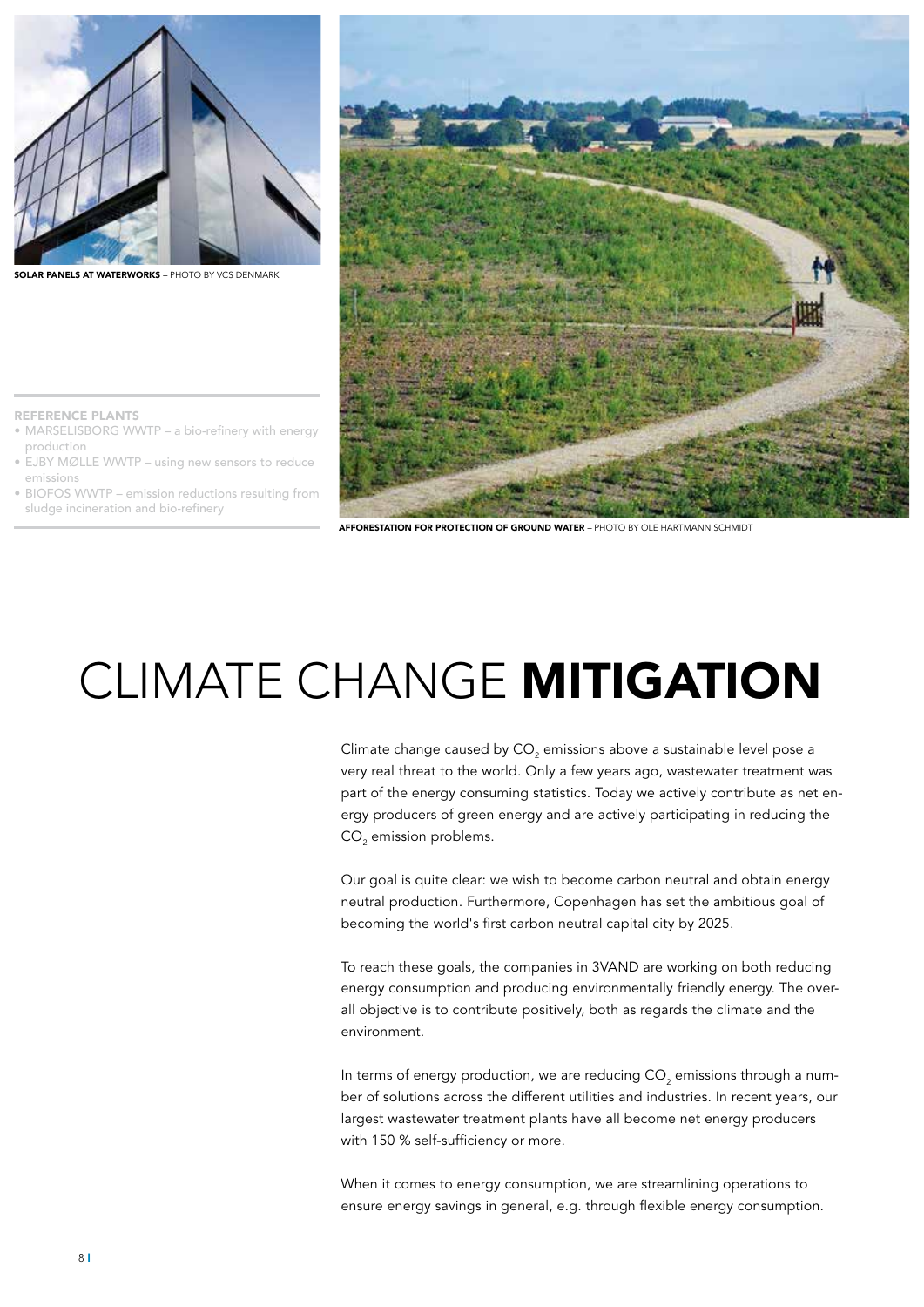



MARSELISBORG WASTEWATER TREATMENT PLANT IN AARHUS – PHOTO BY AARHUS VAND



WELL-FIELD, AARHUS – PHOTO BY AARHUS VAND

#### SLUDGE INCINERATION, BIOFOS – PHOTO BY HVIIDPHOTOGRAPHY

#### OUR SOLUTIONS

#### Producing green energy

We produce biogas from our wastewater and convert it into CO $_{\rm _2}$  neutral electricity in gas engines. In Copenhagen, biogas is upgraded to utilisation in the natural gas network.

We produce surplus heat - e.g. from sludge incineration - that is used in the district heating network as a significant contribution to the positive energy balance.

Solar panels at waterworks and wastewater treatment plants contribute to the companies' green energy consumption ratio.

### Using less energy

The secret to successful energy reductions is to systematically review all processes. In Copen-

hagen, for example, the switch from surface rotors to bottom aeration has resulted in a 50 % reduction in power consumption.

In Odense improved sludge settling properties increases the energy efficiency of the facility by reducing operational requirements for nutrient removal.

Introduction of sidestream deammonification has significantly improved our energy balance, because it offers more efficient wastewater treatment and an opportunity to utilise more carbon for energy production.

Intelligent controlling of water and wastewater networks optimises energy consumption in operations.

#### Reducing CO<sub>2</sub>

Other emissions than CO $_{\rm 2}$  also pose a problem. Achieving great energy results via deammonification has a potential negative side-effect in the form of increased emission of nitrous oxide (laughing gas). Odense has participated in the development of a sensor to measure these emissions and are implementing operational strategies in the wastewater treatment processes, to minimize emissions. Afforestation – aimed at protecting our well-fields – contributes positively to our  $\mathsf{CO}_2$  footprint by continuously absorbing and reducing the content of CO $_{\textrm{\tiny{2}}}$  in the atmosphere.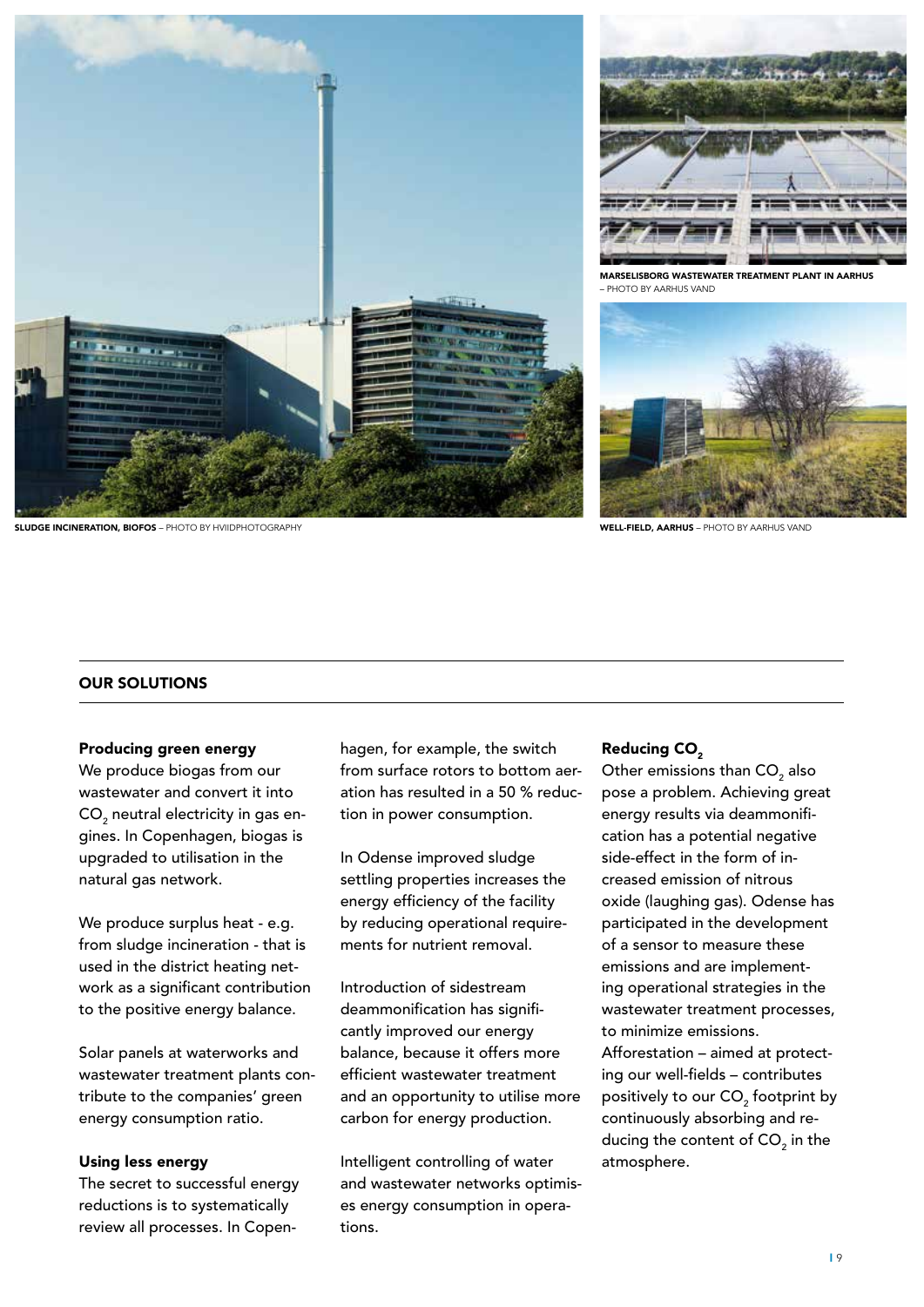# CLIMATE CHANGE ADAPTATION

The long-term impact of climate change is unpredictable. We will continue to see more heavy rains, rising sea levels and increased average temperatures. Planning for the effects of climate change is difficult, as historic statistics no longer suffice as a basis for predicting future precipitation. Many experts expect the changes to exacerbate the complexities of watershed planning and render existing water infrastructures even more vulnerable to extreme weather conditions.

In Greater Copenhagen, Aarhus and Odense, we meet the challenges with a combination of solutions – larger pipes, sustainable urban drainage and surface solutions for collecting or detaining storm water and controlled discharge of surface run-off. We are innovative in our approach to new projects in the urban environments, and apply a holistic assessment to determine which solutions generate the most value for our customers, citizens and society as a whole.

The combination of traditional solutions and surface solutions generates opportunities for urban space improvements and the establishment of a new blue-green infrastructure, such as rainwater lakes and green areas where the disconnected rainwater can soak away.

The need for climate adaptation is acute. Therefore, 3VAND also collaborates with authorities and private companies, and participate actively in development projects focusing on new approaches to climate-related challenges.



CLOUDBURST GRATE AT NYBODER – PHOTO BY HOFOR STORMWATER RETENTION LAWN AT SANKT ANNÆ SQUARE – PHOTO BY SØREN SVENDSEN/KVÆSTHUSPROJEKTET

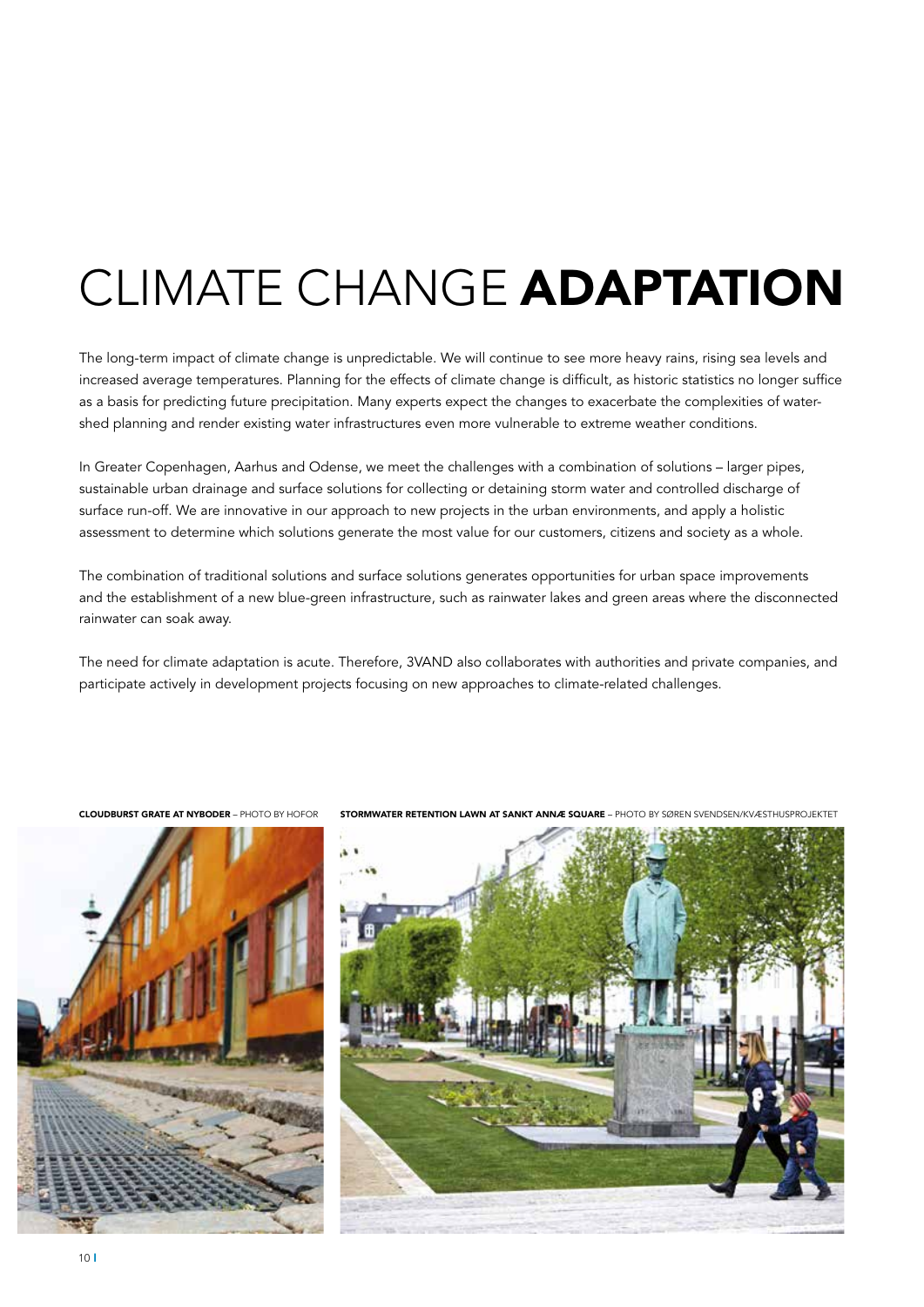- RISVANGEN climate change adaptation through surface solutions
- GLISHOLM LAKE recreative value of rainwater basin
- SCT. ANNÆ SQUARE urban renovation project with cloudburst mitigation and green areas

#### OUR SOLUTIONS

#### Disconnecting rainwater

We disconnect rainwater from the combined sewer system to ensure optimal capacity, and maintain water quality.

We enter into partnerships, development- and innovation projects. For example, we have initiated a citizen participation project aimed at encouraging property owners to establish soakaways, rain beds etc. for handling private property surface run-off, so the volumes of surface run-off entering into the sewer system are reduced.

#### Planning ahead

Establishing of a climate adaptation plan and a cloudburst plan. Copenhagen has received several international awards for the climate adaptation plan. The plan forms the basis for a very positive business plan for the implementation of more than 300 projects over 20 years, amounting to a total value of approx. EUR 1.5 billion.

In the Copenhagen area, 10 municipalities and 6 utilities are working together to secure the hydrologic capacity of Harrestrup stream that traverses all 10 municipalities.

#### Blue-green infrastructure

Lakes, parks and other recreational areas that make practical and creative use of rainwater are prevalent all over Denmark. These solutions create areas with one set of features in dry weather and another in wet weather.

CONCRETE PIPES FOR STORMWATER TUNNELS – PHOTO BY CARSTEN ANDERSEN

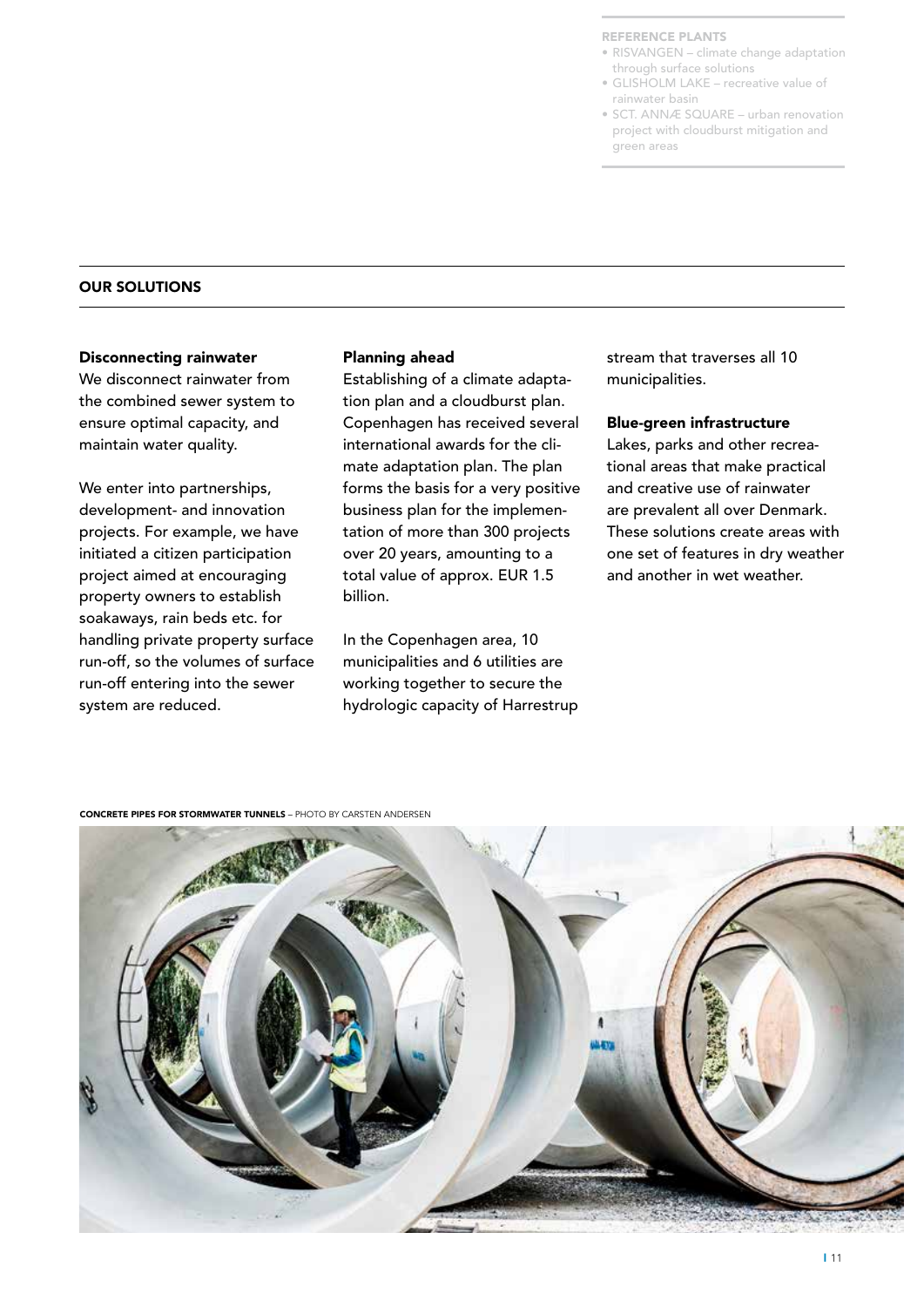# WATER-BASED RECREATIONAL AREAS IN CITIES

Just a few decades ago, in Denmark, you could only dream of swimming in the harbours or using the lakes and streams for recreational activities such as canoeing. The water was heavily polluted from sewage and industrial pollution generated by the urban growth over many decades. Discharge of wastewater from combined sewers, wastewater treatment plants and industrial companies had a major negative impact on water quality and, consequently, on the possibility for using sea water or lakes for swimming or for other recreational purposes.

Today our wastewater treatment complies with the EU Waste Water Treatment Directive. In some parts of Denmark, even stricter rules apply due to the vulnerability of the natural environment. Together with the municipalities in Copenhagen, Odense and Aarhus, 3VAND has worked successfully towards improving the water quality, transforming the harbours, beaches and streams into clean recreational areas for the increasing urban population. The aim is also to ensure continued improvement of the water

quality to improve the aquatic habitat for fish and other marine animals living in and from our streams.

Copenhagen was the first city in Europe, where swimming in the harbour was made possible. This was possible due to the many implemented projects that reduce pollution into the water environment.

Aarhus opened up the old stream running through the city, so that people are once again able to enjoy the open water areas in the centre of Aarhus. Furthermore, the water quality in the upstream lakes was also significantly improved, transforming the water bodies into accessible and safe areas for recreational use.

The water quality in Odense Stream has been improved significantly. Today the stream meanders through beautiful recreational areas, where people can enjoy the stream itself and the fish frollicking in it.

The excellent water quality and the new possibilities for using the water

has also resulted in an increase in property values, new hotels near the water bodies, increasing revenue from tourism, new restaurants and offices and modern city accommodation.

## OUR SOLUTIONS

### Improving water quality

Online monitoring of water quality in the harbours, streams and fiords and a new water quality model developed for harbour areas.

In Odense we conduct ion selective measurements of the ammonia content in Odense Stream. Combining the collected data with other types of data constitutes an integrated approach to the optimisation of wastewater treatment.

### Reducing sewer overflow

Reduction of sewer overflows into the harbours, streams and fiords through construction of large retention basins, sustainable urban drainage systems and intercepting sewers.

Real-time control system based on radar forecasts and data interfaces between the sewer system, the wastewater treatment plant and the recipients.

Implementation of storm water management at wastewater treatment plants have been established.

FISHWAY AND RECREATIONAL OPPORTUNITIES AT ODENSE STREAM – PHOTO BY VCS DENMARK

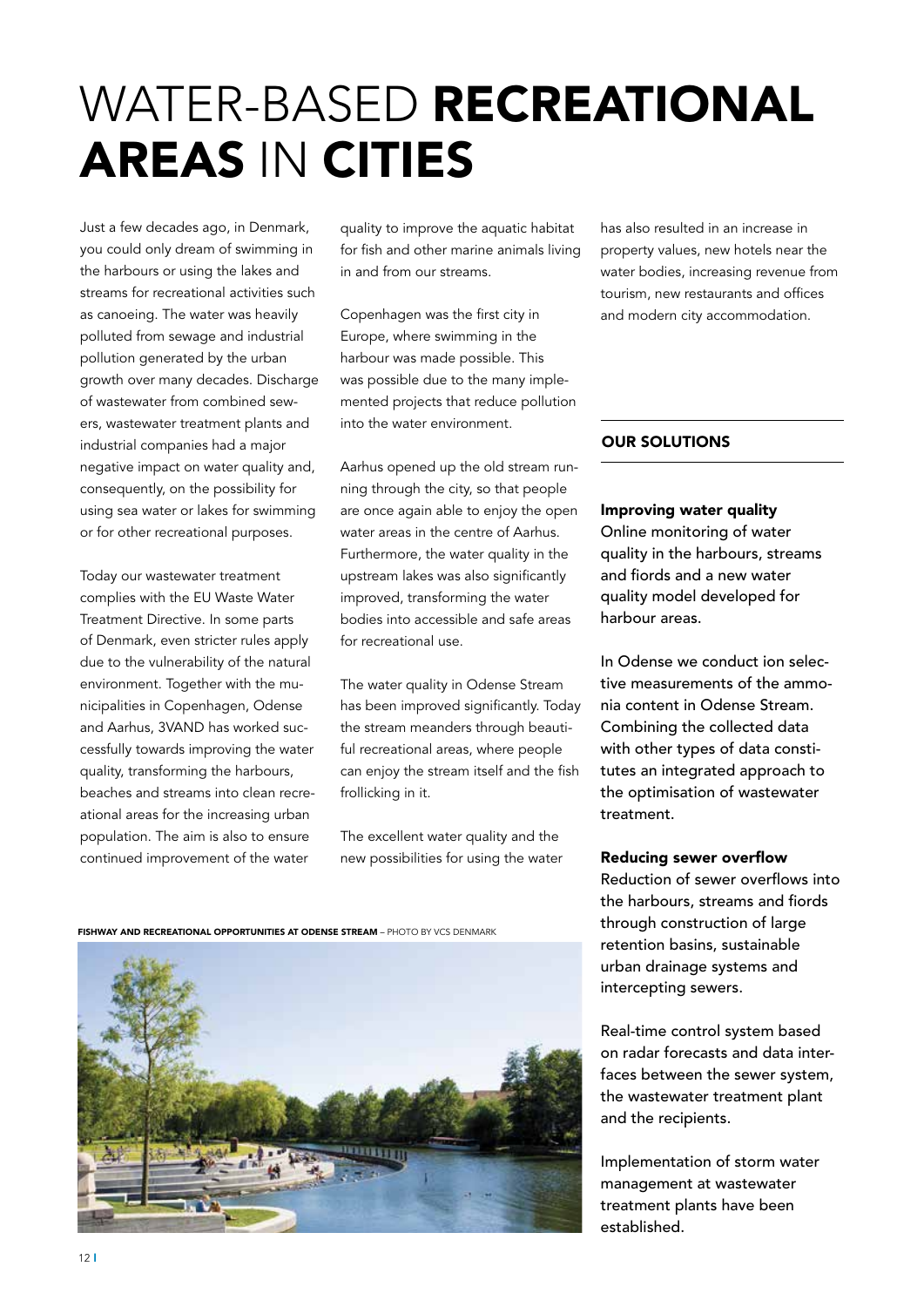DIVING AT ISLANDS BRYGGE HARBOUR BATH – PHOTO BY SERGIO CALERO

#### REFERENCE PLANTS

- THE AARHUS STREAM PROJECT – improvement of water quality in lakes, streams and the harbour
- ISLANDS BRYGGE HARBOUR BATH – recreational swimming facilities along the waterfront of Copenhagen

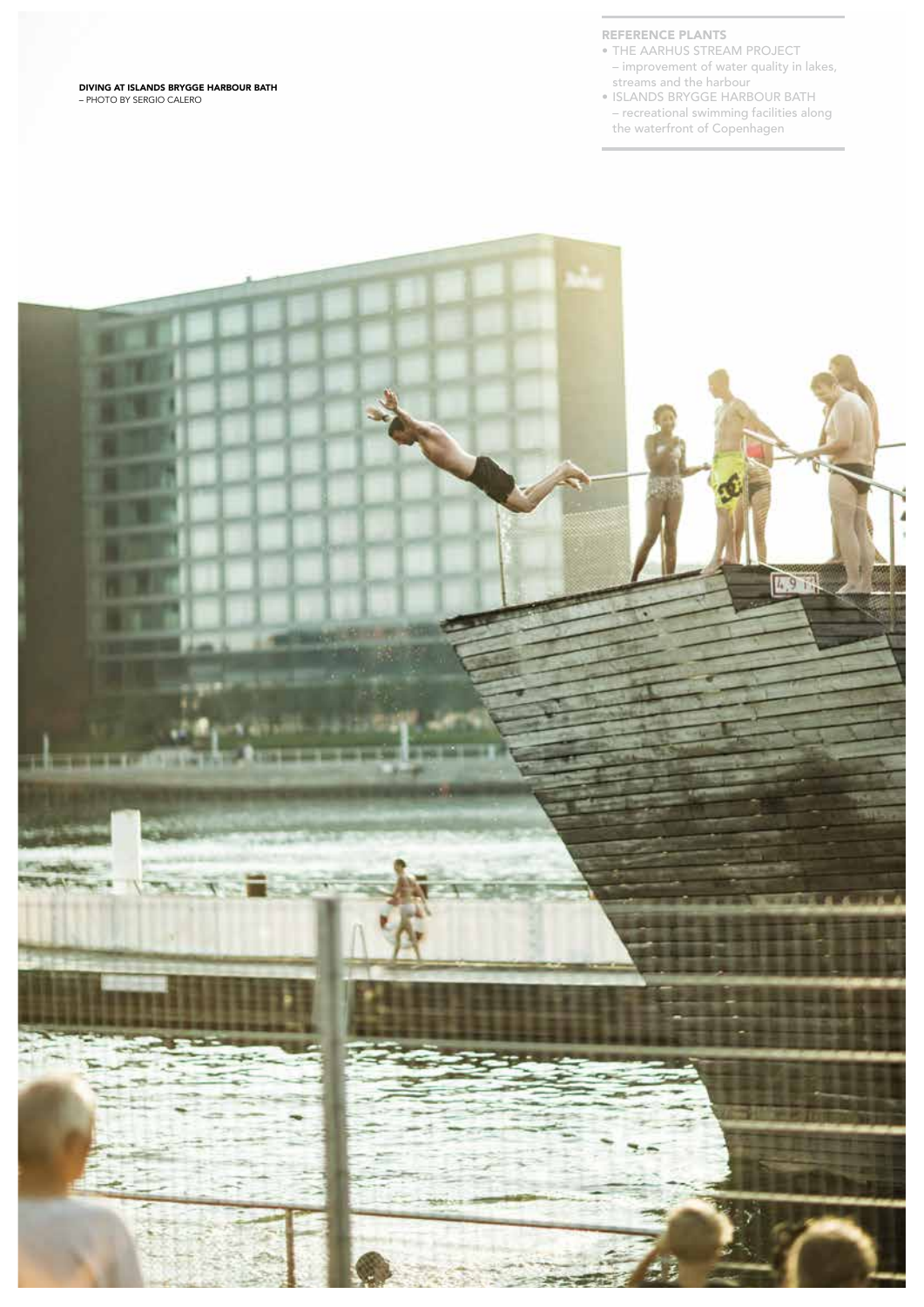

#### CONTROL CENTRE IN AARHUS – PHOTO BY OLE HARTMANN SCHMIDT

REFERENCE PLANTS

- COORDINATED MANAGEMENT IN AARHUS - improved rainfall monitoring and integrated control of sewer and WWTP
- DALUM WATERWORKS systems to minimise non-revenue water (NRW)
- BIOFOS/HOFOR SAMDUS: visualisation platform shared by utilities in the Greater Copenhagen Area

# AUTOMATION IN URBAN WATER MANAGEMENT

Improved efficiency is essential in preparing for the future challenges facing the water sector – and a means to obtaining the required levels of efficiency is automation. Denmark is a front-runner as regards IT solutions for operating water facilities, where waterworks in Copenhagen, Aarhus and Odense are operated solely with computer technology.

All processes at our wastewater treatment plants are also controlled and operated using IT technologies. This means that the number of employees is low, and that those employed are primarily allocated to the monitoring of advanced IT systems. As a secondary benefit generated from the implementation of IT solutions, the risk of human error in relation to operations is also reduced.

The aim of 3VAND is to ensure that water and wastewater infrastructures are operated as efficiently as possible, from production and transport of drinking water to treatment and discharge of waste water. The primary tool to ensure optimisation of operation processes is automation. Automation links all processes, motors, pumps and plants in both water plants and wastewater treatment plants respectively.

Efficient processes form the basis for optimising water management in our urban areas – this allows us to save money, protect the environment and minimise the risk of flooding.

In general terms, automation facilitates the transmission of relevant data from the wastewater treatment plant to the discharge systems – and in the drinking water areas, from the waterworks to the distribution systems. Copenhagen, Aarhus and Odense are among the world leaders as regards automation of water-related infrastructures. Our knowledge and knowhow concerning water-related processes and our years of experience with applying new technologies in our production have been pivotal to the position that we currently hold in the global water sector. We dare experiment, we embrace new technological advances, we have established a culture based on collaboration with both internal and external partners and we actively support and engage in innovation projects. The result is that we have acquired comprehensive knowledge and insight both into cutting-edge developments and into the efficacy of a number of innovative and second-generation solutions.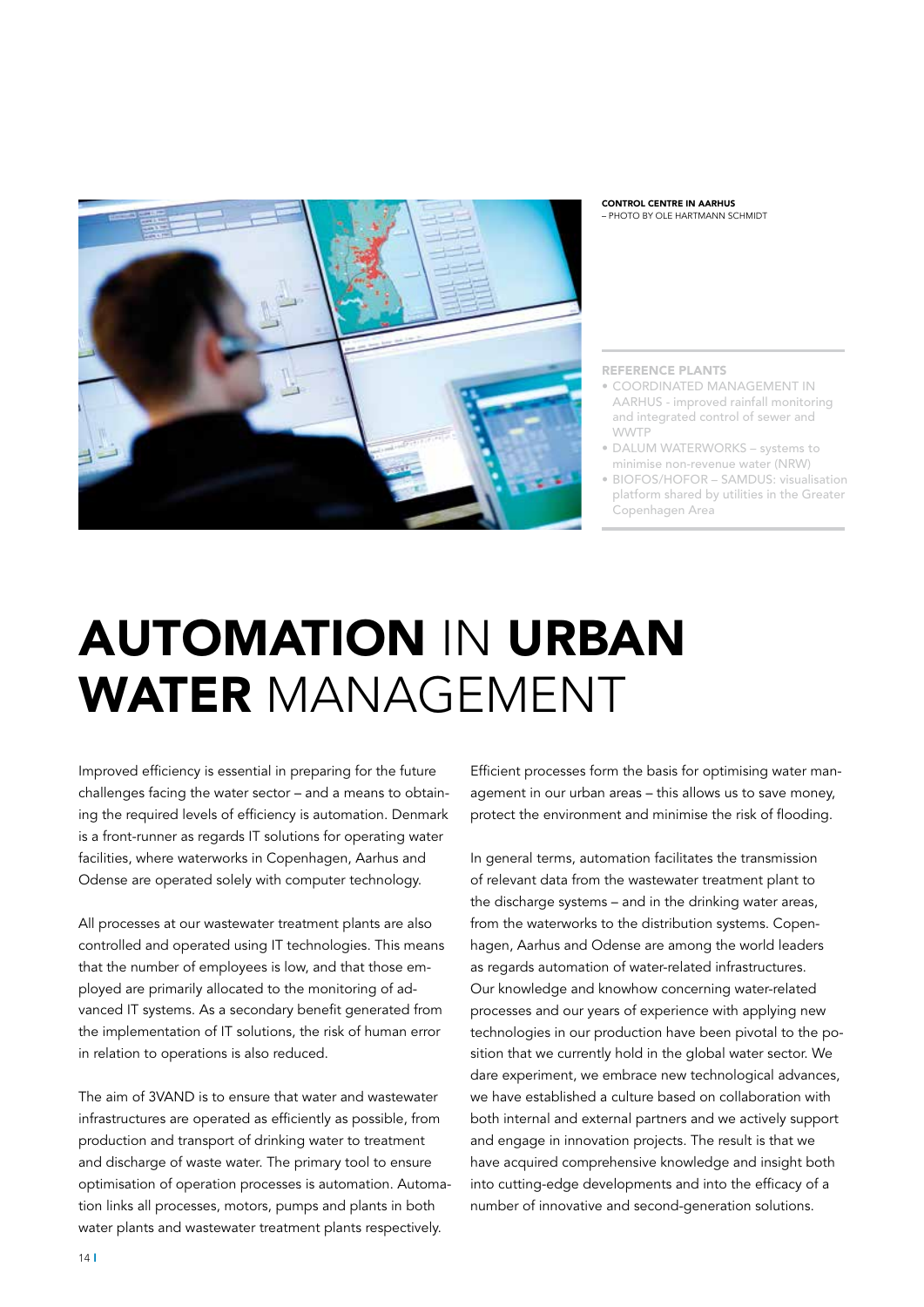

WEATHER RADAR IN AARHUS – PHOTO BY OLE HARTMANN SCHMIDT

## OUR SOLUTIONS

#### Real-time adjustment

In the Copenhagen area, we have developed a visualisation system (SAMDUS) that allows us to obtain a real-time overview of rainfalls and flows in the sewer system.

Significant investments have been made in weather radars that measure precipitation types and volumes. Data collected from the radar is transmitted to the advanced IT systems that operate and control wastewater treatment plants, wastewater basins and the discharge systems in general, enabling us to optimise capacity management.

We apply advanced software solutions to set and adjust network pressure. A simulation program carries out online calculations based on real-time data from various sections of the water distribution system. The real-time calculations ensure the maintaining of steady pressure throughout the network. The result is a reduction in the number of bursts and also a reduction of the energy costs.

### Intelligent software

In Odense we have contributed to the development of software that intelligently controls abstraction

from well fields. The system is developed as an add-on and is compatible with all types of SCADA systems.

#### Control systems

We are world leaders as regards non-revenue water. One of the reasons is partitioning of the water distribution system (DMA), that provides the basis for using our control systems in an even more intelligent way, as we are now able to ensure a prompt and targeted response to actual leakages.